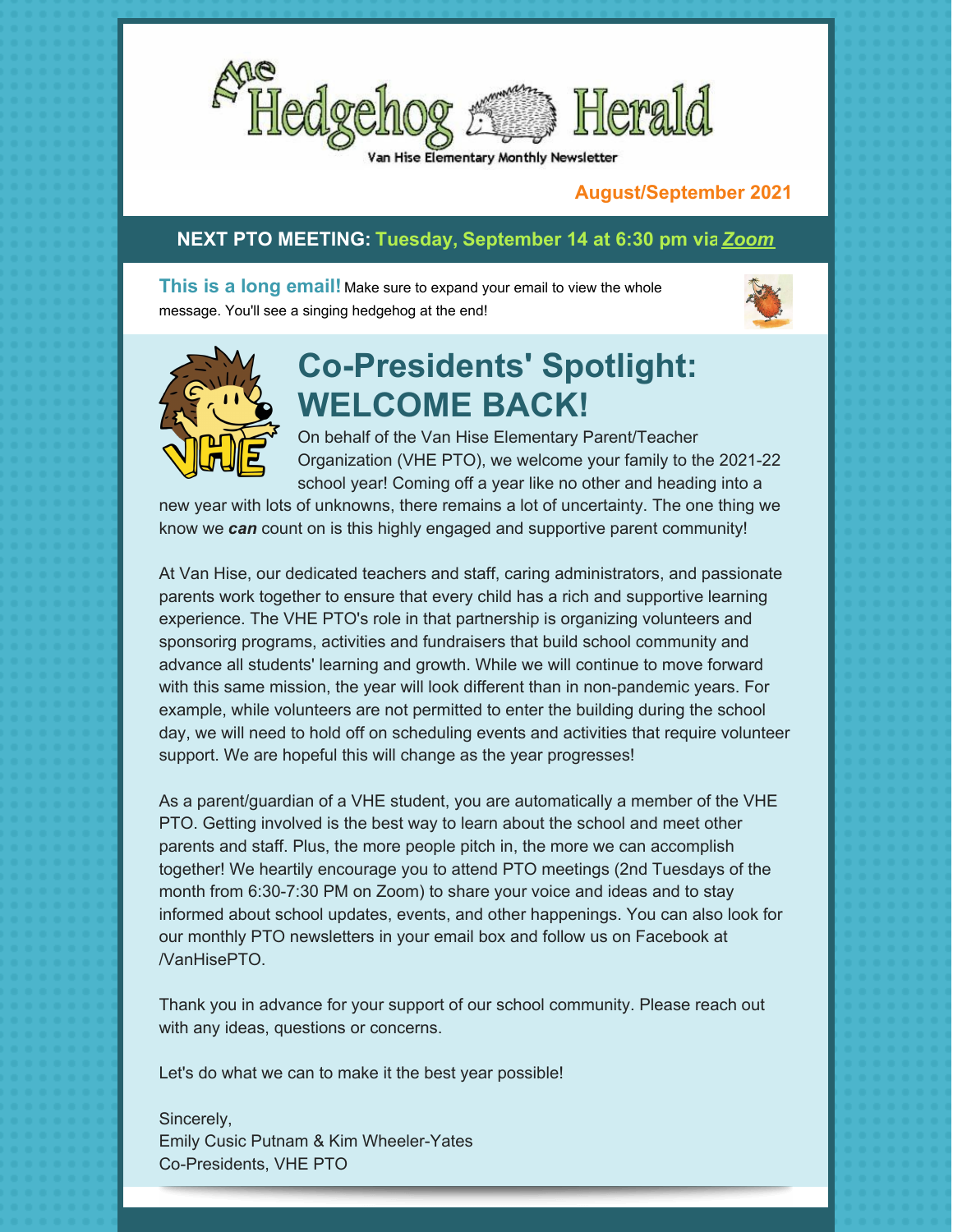#### Events at a Glance | September

#### **SEPT 2**

#### **FIRST DAY FOR K & 1st GRADES**

**Tears & Cheers K/1 Parents Reception** Directly after drop off, outside doors on west side of Waukesha St. garden (LMC entrance)

# **SEPT 6**

**NO SCHOOL LABOR DAY**

# **SEPT 3**

**FIRST DAY FOR 2nd - 5th GRADES**

### **SEPT. 14**

**PTO MEETING via ZOOM** 6:30 - 7:30 pm *Join Zoom [Meeting](https://us02web.zoom.us/j/89179812285?pwd=U3RSR1ZIeUdhSWZRaGtRLzVsMVUrQT09)*



#### **IMPORTANT INFO**

There is a lot to keep track of. Find Principal Seidl's Re-entry Info slideshow posted on our PTO website at *[www.vanhisepto.org](http://www.vanhisepto.org)*. Note that it was updated on 8/26 to reflect the new start and end times, the soft start morning entry, and more.

### **SEND US YOUR QUESTIONS!**

To address the many questions about the new school year, we are building a FAQs page as a resource for families. Please *[EMAIL](mailto:prez@vanhisepto.org)* your burning questions to us and



we will try to track down answers and compile the answers all in one place.

You may also visit*[www.vanhisepto.org](http://www.vanhisepto.org)* for current school and PTO updates!



# **WHAT ARE YOUR SUPERPOWERS?**

As we start the year, volunteers are not permitted in the building to reduce exposure, however we have various opportunities for pitching in and getting involved from home. Once volunteers are cleared to be in school